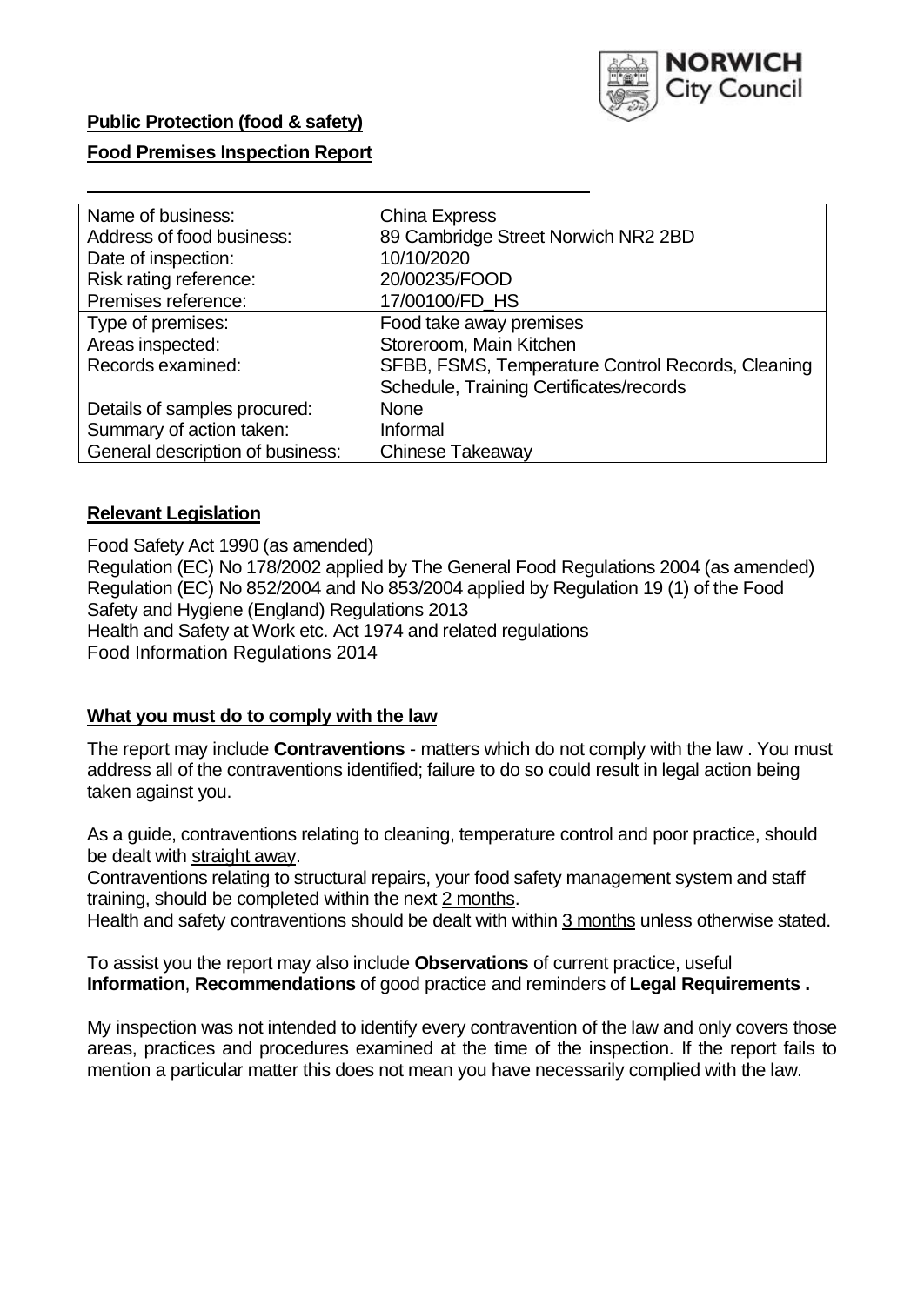# **FOOD SAFETY**

## **How we calculate your Food Hygiene Rating:**

 The food safety section has been divided into the three areas which you are scored against for the hygiene rating: 1. food hygiene and safety procedures, 2. structural requirements and 3. confidence in management/control procedures. Each section begins with a summary of what was observed and the score you have been given. Details of how these scores combine to produce your overall food hygiene rating are shown in the table.

| <b>Compliance Area</b>                     |          |    |                | <b>You Score</b> |                |    |           |    |                |  |  |
|--------------------------------------------|----------|----|----------------|------------------|----------------|----|-----------|----|----------------|--|--|
| Food Hygiene and Safety                    |          |    |                | $\Omega$         | 5              | 10 | 15        | 20 | 25             |  |  |
| <b>Structure and Cleaning</b>              |          |    | $\Omega$       | 5                | 10             | 15 | 20        | 25 |                |  |  |
| Confidence in management & control systems |          |    | $\overline{0}$ | 5                | 10             | 15 | 20        | 30 |                |  |  |
|                                            |          |    |                |                  |                |    |           |    |                |  |  |
| <b>Your Total score</b>                    | $0 - 15$ | 20 | $25 - 30$      |                  | $35 - 40$      |    | $45 - 50$ |    | > 50           |  |  |
| <b>Your Worst score</b>                    | 5        | 10 | 10             |                  | 15             |    | 20        |    | $\blacksquare$ |  |  |
|                                            |          |    |                |                  |                |    |           |    |                |  |  |
| <b>Your Rating is</b>                      | 5        |    |                | 3                | $\overline{2}$ |    |           |    | $\Omega$       |  |  |

Your Food Hygiene Rating is 4 - a good standard



## **1. Food Hygiene and Safety**

You have a good track record. There are some minor contraventions which require your attention.Your records are appropriate and generally maintained. **(Score 5)** 

### Contamination risks

**Recommendation** Chopping/cutting boards were held stable with tea towels/cloths and could contaminate the board. Use silicon board mats to stabilise your cutting boards. These can be placed in the dishwasher and /or can be sterilised.

**Observation** I was pleased to see you were able to demonstrate effective controls to prevent cross-contamination.

### Hand-washing

**Contravention** The following indicated that hand-washing was not suitably managed:

 Leaking tap to main wash hand basin. However you did have and alternative wash hand basin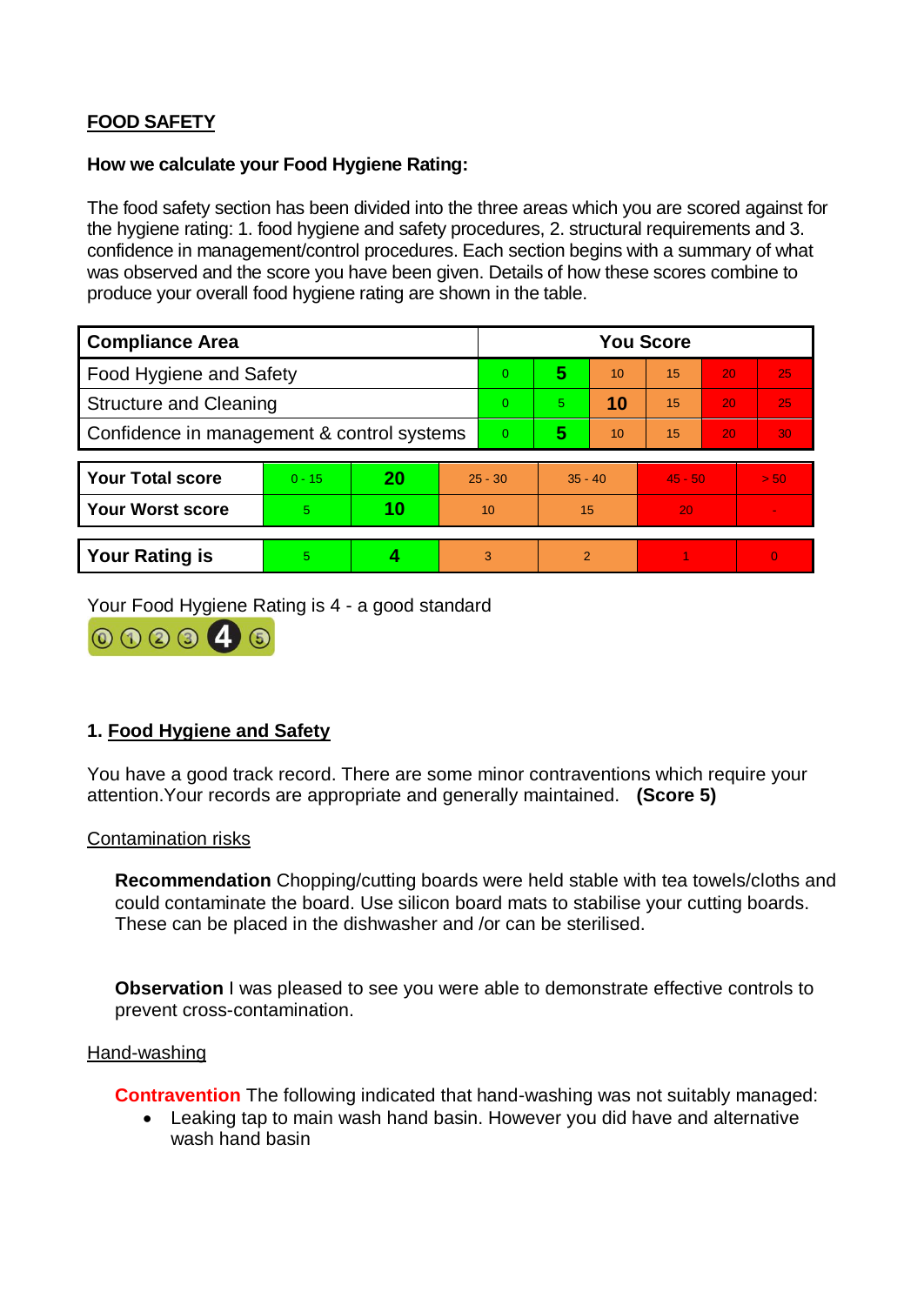**Legal Requirement** Wash hand basins must be provided with hot and cold running water and suitable drainage; soap and a hygenic way to dry hands.

## Personal Hygiene

**Observation** I was pleased to see that standards of personal hygiene were high.

## Temperature Control

 **Observation** I was pleased to see you were able to limit bacterial growth and/or survival by applying appropriate temperature controls at points critical to food safety and that you were monitoring temperatures.

 recommendation that eggs are stored in the fridge **Recommendation** eggs were stored at ambient temperatures. It is a government

## Poor Practices

 continue may cause food to become contaminated or lead to its deterioration:: **Contravention** The following matters represented poor practice and if allowed to

- uncovered foods i.e prepared chicken, pork, and prawn balls were being stored in the walk-in fridge
- storing food on floor in walk-in fridge. Lift food off the floor to ensure cooling aair can freely circulate
- door to wc was left open. Ensure this door is closed at all times I recommend you fit a self closing device

# **2. Structure and Cleaning**

 satisfactory standard but there are some repairs and/or improvements which are required The structure facilities and standard of cleaning and maintenance are of a generally in order for you to comply with the law. Pest control and waste disposal provisions are adequate. The contraventions require your attention; although not critical to food safety they may become so if not addressed. **(Score 10)** 

## Cleaning of Structure

**Contravention** The following items were dirty and require more frequent and thorough cleaning:

• floor/wall junctions

**Recommendation** Housekeeping could be greatly improved. Remove redundant items and equipment from food rooms, tidy away miscellaneous objects into drawers and boxes and keep work surfaces and the floor clear for ease of cleaning and disinfection.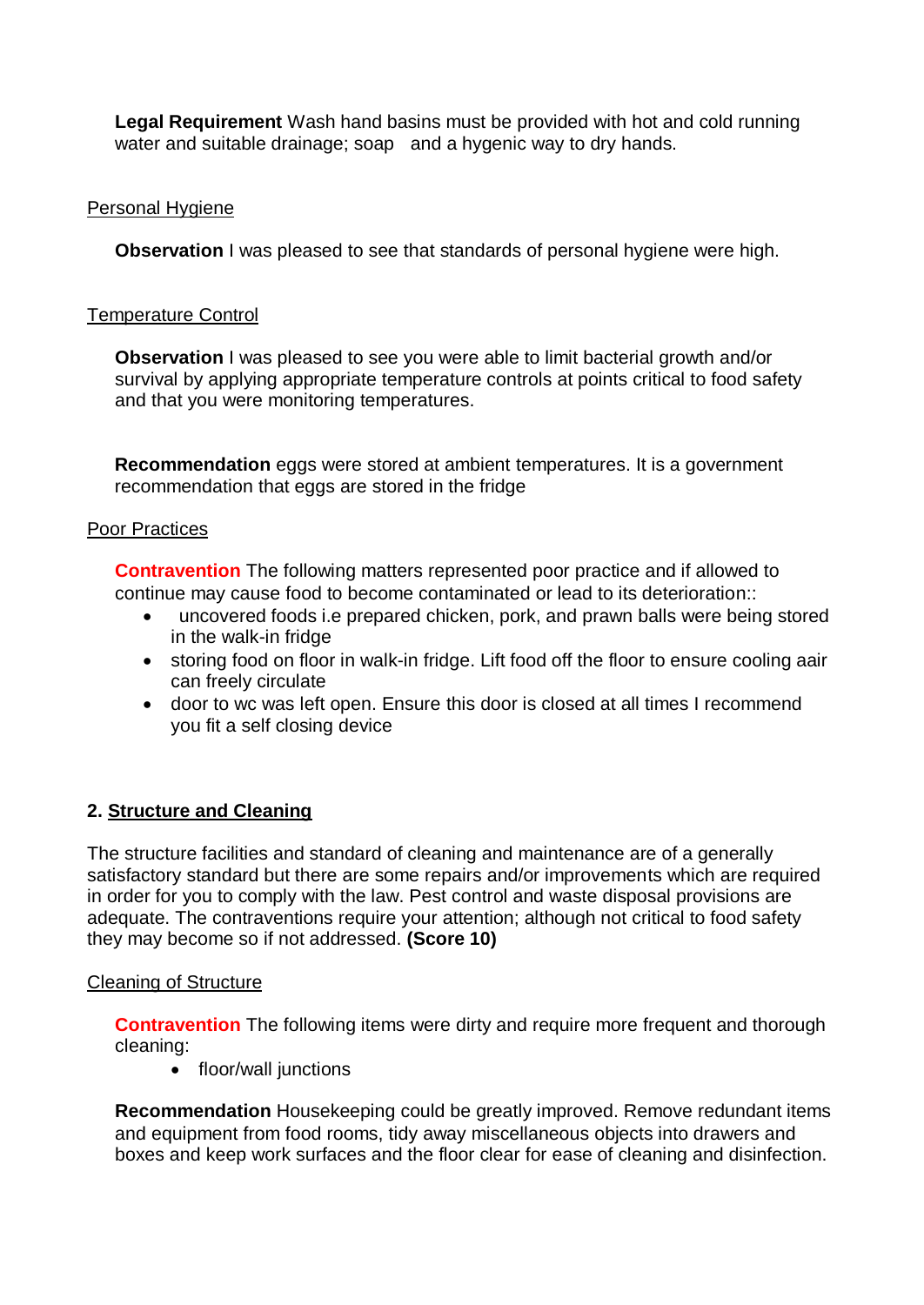## Cleaning of Equipment and Food Contact Surfaces

**Contravention** The following items are dirty and must be cleaned:

- fridge and freezer seals
- top tp blade to table top can opener
- seals to white knight fridge/freezer
- lids to potato starch and sugar containers

**Observation** You had dedicated equipment for the preparation of raw and ready-to-eat foods.

## Cleaning Chemicals / Materials / Equipment and Methods

**Observation** I was pleased to see that your cleaning materials, methods and equipment were able to minimise the spread of harmful bacteria between surfaces.

## **Maintenance**

**Contravention** The following had not been suitably maintained and must be repaired or replaced:

- broken, chipped, no grout or missing tiles
- drain cover in lean-to needs replacing
- roof to lean-to was leaking and needs repairing

## Facilities and Structural provision

**Observation** I was pleased to see that adequate facilities had been provided.

## Pest Control

**Observation** I was pleased to see that the premises was proofed against the entry of pests and that pest control procedures were in place.

## **3. Confidence in Management**

 of compliance with the law. You have a good track record. There are some minor require your attention. **(Score 5)**  A food safety management system is in place and you demonstrate a very good standard contraventions which require your attention.Your records are appropriate and generally maintained. You have a good track record. There are some minor contraventions which

## Type of Food Safety Management System Required